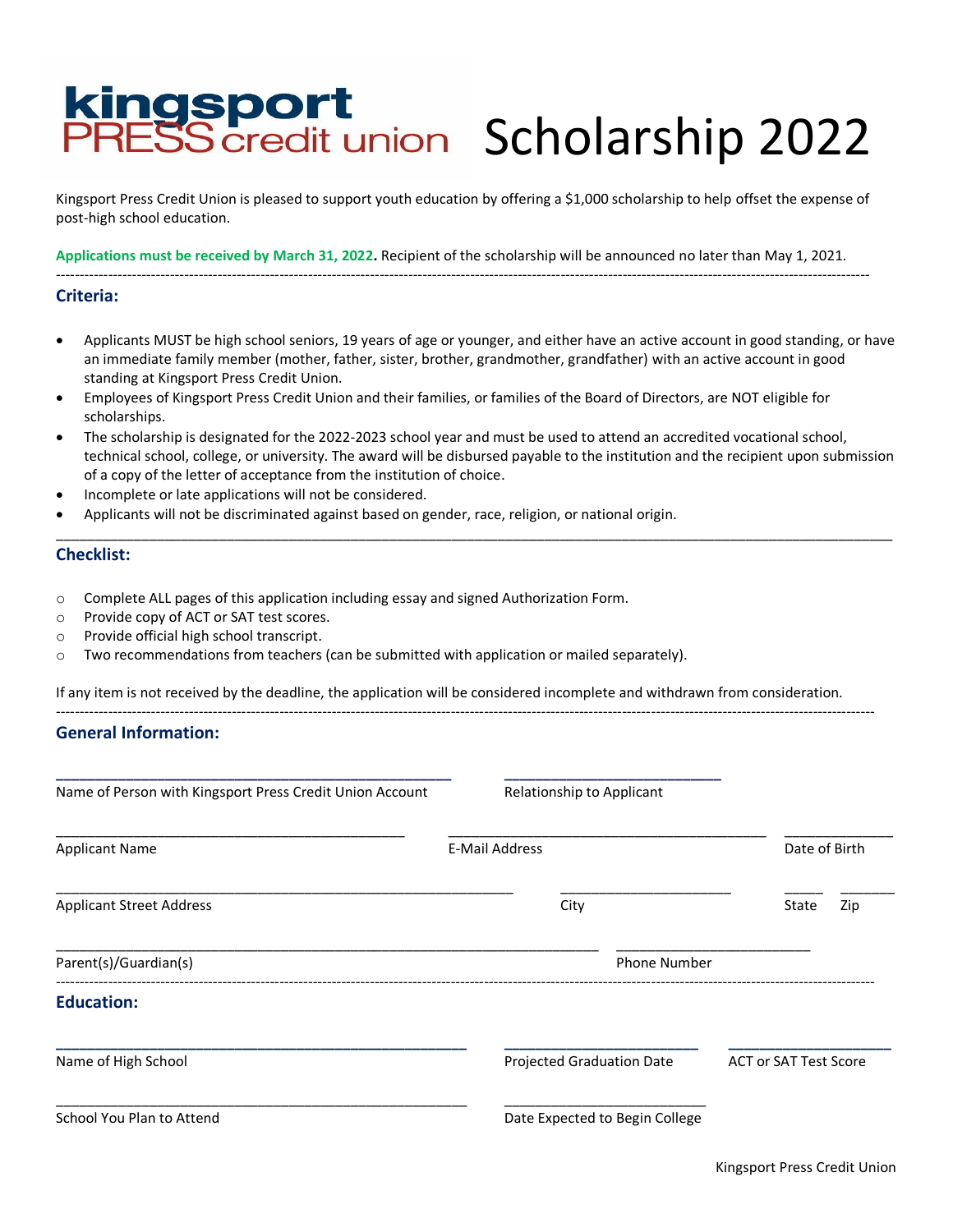## **Employment:**

| Employer | <b>Position</b> | <b>Dates Employed</b> | <b>Hours per Week</b> |
|----------|-----------------|-----------------------|-----------------------|
|          |                 |                       |                       |
|          |                 |                       |                       |
|          |                 |                       |                       |
|          |                 |                       |                       |

\_\_\_\_\_\_\_\_\_\_\_\_\_\_\_\_\_\_\_\_\_\_\_\_\_\_\_\_\_\_\_\_\_\_\_\_\_\_\_\_\_\_\_\_\_\_\_\_\_\_\_\_\_\_\_\_\_\_\_\_\_\_\_\_\_\_\_\_\_\_\_\_\_\_\_\_\_\_\_\_\_\_\_\_\_\_

## **Extra-Curricular Activities:**

List high school activities in which you are involved: (clubs, sports, leadership, etc.) \_\_\_\_\_\_\_\_\_\_\_\_\_\_\_\_\_\_\_\_\_

List community activities in which you are involved: \_\_\_\_\_\_\_\_\_\_\_\_\_\_\_\_\_\_\_\_\_\_\_\_\_\_\_\_\_\_\_\_\_\_\_\_\_\_\_\_\_\_\_\_\_\_

**Essay Question:** Please attach your response to **ONE** of the following questions.

What activities and experiences have made you the person you are? What impact have these made on your life?

\_\_\_\_\_\_\_\_\_\_\_\_\_\_\_\_\_\_\_\_\_\_\_\_\_\_\_\_\_\_\_\_\_\_\_\_\_\_\_\_\_\_\_\_\_\_\_\_\_\_\_\_\_\_\_\_\_\_\_\_\_\_\_\_\_\_\_\_\_\_\_\_\_\_\_\_\_\_\_\_\_\_\_\_\_\_\_\_\_\_

\_\_\_\_\_\_\_\_\_\_\_\_\_\_\_\_\_\_\_\_\_\_\_\_\_\_\_\_\_\_\_\_\_\_\_\_\_\_\_\_\_\_\_\_\_\_\_\_\_\_\_\_\_\_\_\_\_\_\_\_\_\_\_\_\_\_\_\_\_\_\_\_\_\_\_\_\_\_\_\_\_\_\_\_\_\_\_\_\_\_

\_\_\_\_\_\_\_\_\_\_\_\_\_\_\_\_\_\_\_\_\_\_\_\_\_\_\_\_\_\_\_\_\_\_\_\_\_\_\_\_\_\_\_\_\_\_\_\_\_\_\_\_\_\_\_\_\_\_\_\_\_\_\_\_\_\_\_\_\_\_\_\_\_\_\_\_\_\_\_\_\_\_\_\_\_\_\_\_\_\_

\_\_\_\_\_\_\_\_\_\_\_\_\_\_\_\_\_\_\_\_\_\_\_\_\_\_\_\_\_\_\_\_\_\_\_\_\_\_\_\_\_\_\_\_\_\_\_\_\_\_\_\_\_\_\_\_\_\_\_\_\_\_\_\_\_\_\_\_\_\_\_\_\_\_\_\_\_\_\_\_\_\_\_\_\_\_\_\_\_\_

What is the most difficult challenge you've ever faced and how did you deal with it?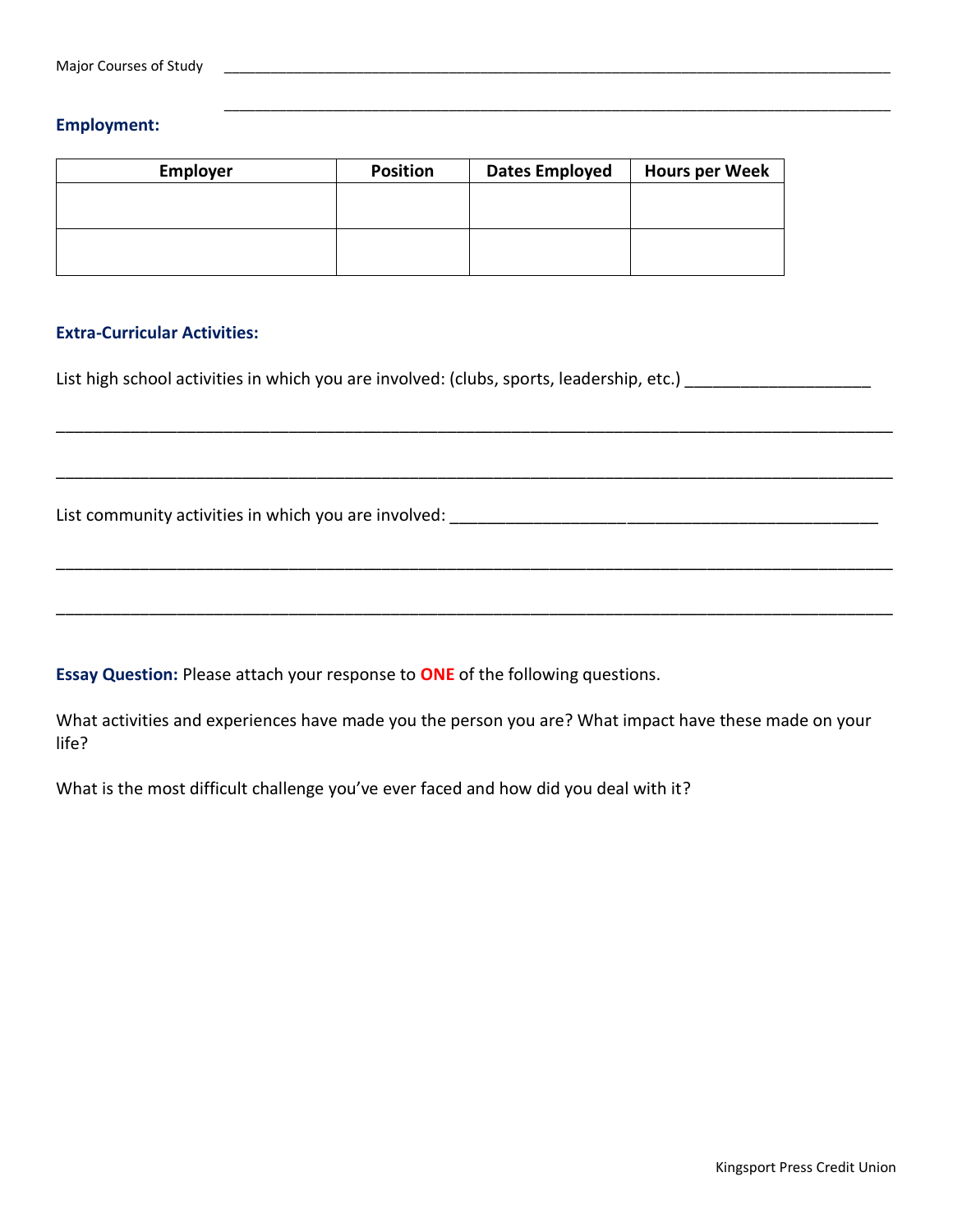# **Authorization**

All information on this form is true and complete to the best of my knowledge. I certify that I will be a firstyear student at an accredited vocational or technical school, college, or university in the fall semester of 2022. I hereby authorize Kingsport Press Credit Union to utilize information about my application and my likeness for publicity and public relation purposes.

I understand that if I do not enroll full-time for the fall 2022 semester, I will forfeit the entire \$1,000 scholarship, should it be awarded to me.

\_\_\_\_\_\_\_\_\_\_\_\_\_\_\_\_\_\_\_\_\_\_\_\_\_\_\_\_\_\_\_\_\_\_\_\_\_\_\_\_\_ \_\_\_\_\_\_\_\_\_\_\_\_\_\_\_\_\_\_\_\_\_\_\_\_\_\_\_\_\_\_\_\_\_\_\_\_

\_\_\_\_\_\_\_\_\_\_\_\_\_\_\_\_\_\_\_\_\_\_\_\_\_\_\_\_ \_\_\_\_\_\_\_\_\_\_\_\_\_\_\_\_\_\_\_\_\_\_\_\_\_\_\_\_\_\_\_\_\_\_\_\_

Name (please print) Signature

Date **Signature of Parent/Guardian** (if under 18 years of age at time of application)

**Application Deadline is March 1, 2022.**

Please return application to: Kingsport Press Credit Union Attention: Scholarship Committee 528 W Center St Kingsport TN 37660-3660

> Fax: (423) 378-5424 E-Mail: [wsalyers@kpcu.org](mailto:wsalyers@kpcu.org)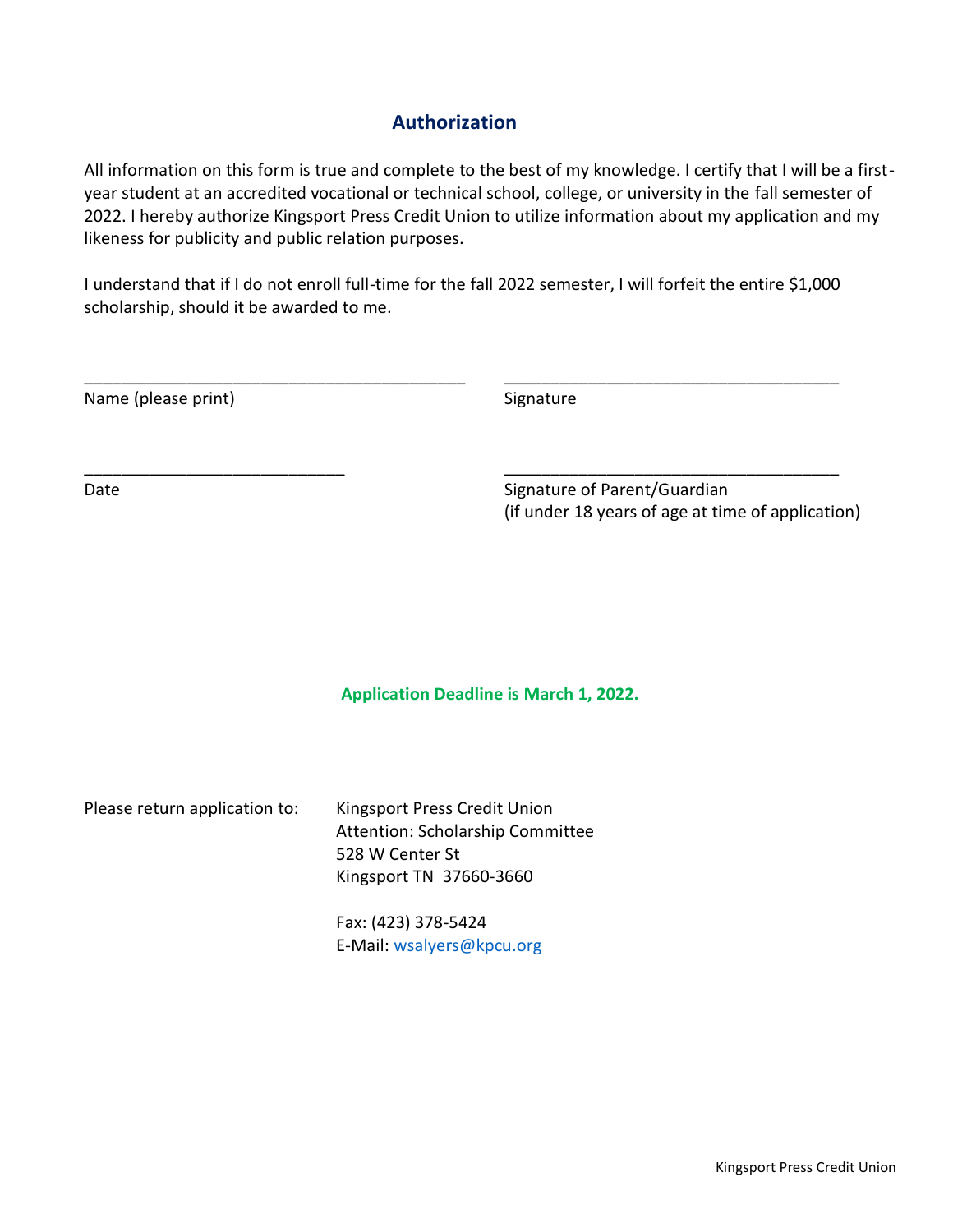## **Teacher Recommendation:**

Thank you for helping with this valuable part of the scholarship selection process. Your recommendation should address qualifications that are significant to the student's preferred area of study. Please explain any special qualities (such as community involvement, leadership skills, etc.) that you believe are integral to fully understanding this student.

\_\_\_\_\_\_\_\_\_\_\_\_\_\_\_\_\_\_\_\_\_\_\_\_\_\_\_\_\_\_\_\_\_\_\_\_\_\_\_\_\_\_\_\_\_ \_\_\_\_\_\_\_\_\_\_\_\_\_\_\_\_\_\_\_\_\_\_\_\_\_\_\_\_\_\_\_\_\_\_\_\_\_\_\_\_\_\_

## Student's Name High School

I am recommending this student because:

Please check the appropriate boxes to rate the student's personal characteristics:

| Characteristic | Superior | Above Average | Average | Fair | Poor | Unknown |
|----------------|----------|---------------|---------|------|------|---------|
| Motivation     |          |               |         |      |      |         |
| Responsibility |          |               |         |      |      |         |
| Cooperation    |          |               |         |      |      |         |
| Dependability  |          |               |         |      |      |         |
| Leadership     |          |               |         |      |      |         |
| Enthusiasm     |          |               |         |      |      |         |

\_\_\_\_\_\_\_\_\_\_\_\_\_\_\_\_\_\_\_\_\_\_\_\_\_\_\_\_\_\_\_\_\_\_\_\_\_\_\_\_\_\_\_\_\_\_\_ \_\_\_\_\_\_\_\_\_\_\_\_\_\_\_\_\_\_\_\_\_\_\_\_\_\_\_\_\_\_\_\_\_

\_\_\_\_\_\_\_\_\_\_\_\_\_\_\_\_\_\_\_\_\_\_\_\_\_\_\_\_\_\_\_\_\_\_\_\_\_\_\_\_\_\_\_\_\_\_\_ \_\_\_\_\_\_\_\_\_\_\_\_\_\_\_\_\_\_\_\_\_\_

Signature Date Date Date Date Date Date

Return Recommendation Form by mail, fax or e-mail to: Kingsport Press Credit Union

Printed Name Title/Department

Attention: Scholarship Committee 528 W Center St Kingsport TN 37660-3660

Fax: (423) 378-5424 E-Mail[: wsalyers@kpcu.org](mailto:wsalyers@kpcu.org)

**Deadline: March 1, 2022**